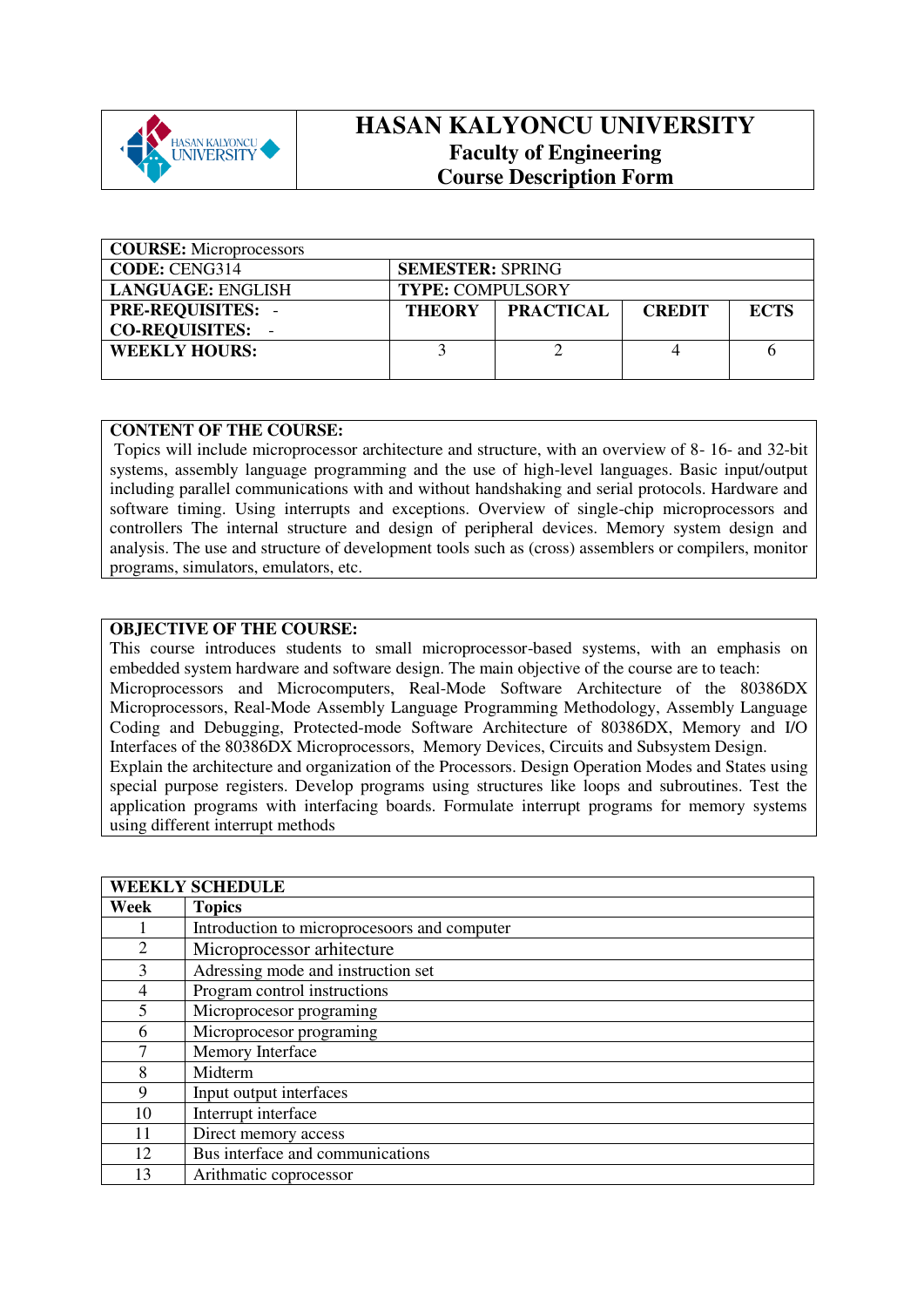| 14 | Microprocess applications and review |
|----|--------------------------------------|
|----|--------------------------------------|

**TEXTBOOK:** M. A. Mazidi &. G. Mazidi,"The 80x86 IBM PC and Compatible Computers", Prentice Hall, 4th Ed. 2003.

**REFERENCE BOOKS:** Ramesh S.Goankar, "Microprocessors Arhitecture, Programming, and Applications" Merill Pub.Comp. 2nd Ed., 1989

Aditya P Mathur, "Introduction To Microprocssors" Tata McMcgraw-Hill Pub.Comp. 3rd Ed., 1989

| <b>EVALUATION SYSTEM:</b>    |                 |                  |
|------------------------------|-----------------|------------------|
| <b>IN-TERM STUDIES</b>       | <b>QUANTITY</b> | PERCENTAGE (%)   |
| Midterm Exam                 |                 | 35               |
| Homework                     |                 | $\theta$         |
| Laboratory works             | 13              | 20               |
| Quiz                         |                 | $\left( \right)$ |
| Final Exam                   |                 | 45               |
| <b>TOTAL</b>                 | 15              | 100              |
| <b>CONTRIBUTION OF</b>       | 14              | 55               |
| <b>INTERM STUDIES TO</b>     |                 |                  |
| <b>OVERALL GRADE</b>         |                 |                  |
| <b>CONTRIBUTION OF FINAL</b> |                 | 45               |
| <b>EXAMINATION TO</b>        |                 |                  |
| <b>OVERALL GRADE</b>         |                 |                  |
| <b>TOTAL</b>                 | 15              | 100              |

| <b>COURSE CATEGORY:</b>        | PERCENTAGE (%) |
|--------------------------------|----------------|
| Mathematics and Basic Sciences |                |
| Engineering                    | 60             |
| <b>Engineering Design</b>      |                |
| Social Sciences                |                |

| <b>TABLE OF ECTS / WORKLOAD:</b>                           |                 |                             |                          |  |  |
|------------------------------------------------------------|-----------------|-----------------------------|--------------------------|--|--|
| <b>Activities</b>                                          | <b>QUANTITY</b> | <b>Duration</b><br>(Hour)   | <b>Total</b><br>Workload |  |  |
| <b>Course Duration</b>                                     | 13              |                             | 39                       |  |  |
| Hours for off-the-classroom study (Pre-study,<br>practice) | 14              |                             | 98                       |  |  |
| Laboratory works                                           | 13              | $\overline{2}$              | 26                       |  |  |
| Mid-term                                                   |                 | $\overline{2}$              | $\overline{2}$           |  |  |
| Final examination                                          |                 | $\mathcal{D}_{\mathcal{A}}$ | $\mathcal{D}$            |  |  |
| Homework                                                   |                 |                             |                          |  |  |
| Quiz                                                       | 0               |                             |                          |  |  |
| <b>Total Work Load</b>                                     |                 |                             | 167                      |  |  |
| <b>Total Work Load / 30</b>                                |                 |                             | 5,57                     |  |  |
| <b>ECTS Credit of the Course</b>                           |                 |                             | 6                        |  |  |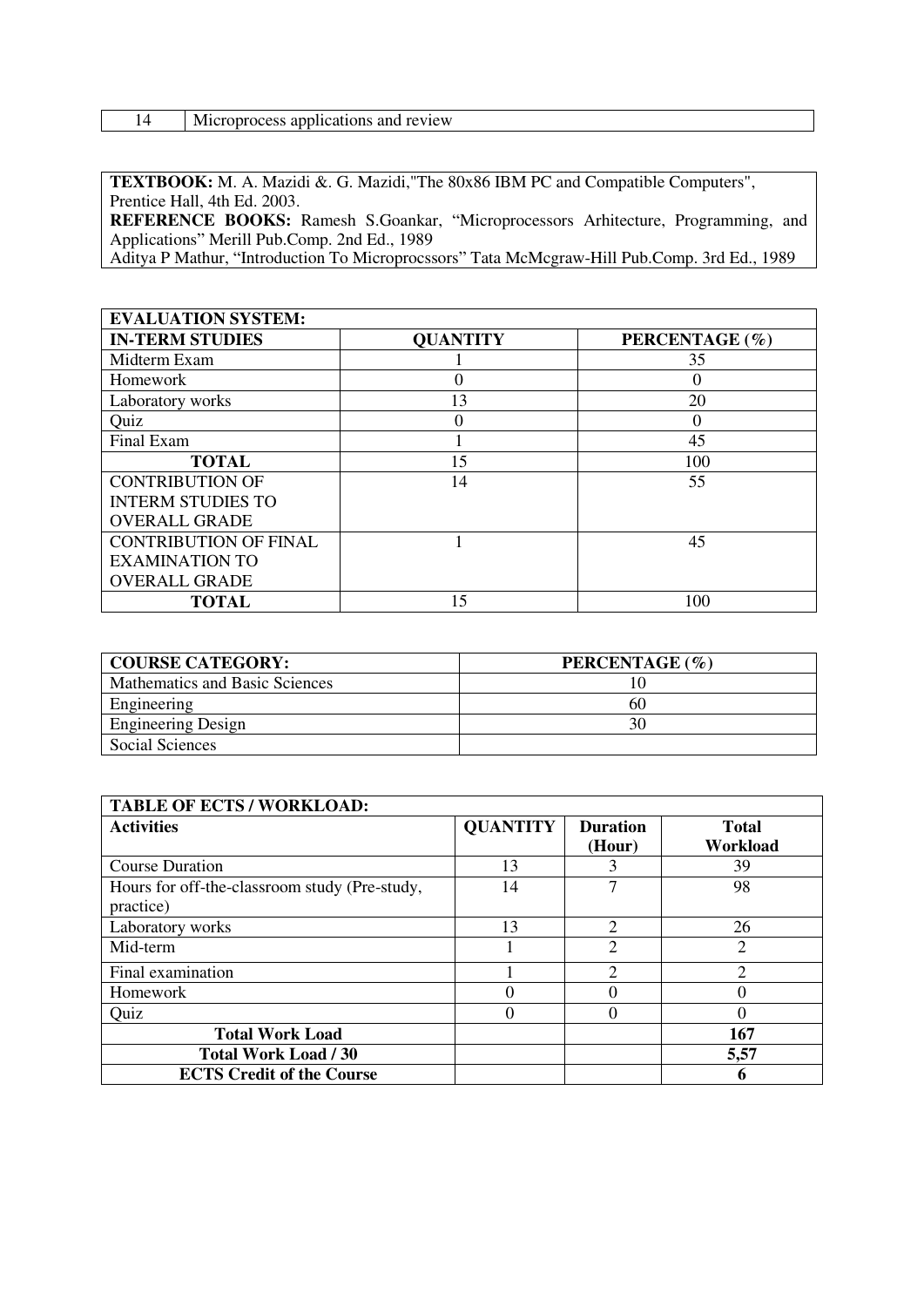|                                            | <b>P01</b>                                  | <b>P02</b> | <b>P03</b>     | <b>P04</b>       | <b>P05</b>     | <b>P06</b> | <b>P07</b> | <b>P08</b> | <b>P09</b> | <b>P010</b>    | <b>P011</b> |
|--------------------------------------------|---------------------------------------------|------------|----------------|------------------|----------------|------------|------------|------------|------------|----------------|-------------|
| LO1                                        |                                             |            |                | $\boldsymbol{0}$ | $\overline{2}$ | $\theta$   | $\Omega$   |            | $\Omega$   | $\overline{0}$ |             |
| LO2                                        | 3                                           | 3          | 3              | $\overline{0}$   | 3              | $\Omega$   |            | 2          |            |                |             |
| L <sub>03</sub>                            |                                             | 3          |                | 3                | $\overline{2}$ | $\theta$   | ◠          | $\theta$   | $\Omega$   | $\theta$       |             |
| LO <sub>4</sub>                            |                                             |            | $\overline{0}$ | $\overline{0}$   |                | $\Omega$   | $\Omega$   | 0          | $\Omega$   | $\Omega$       |             |
| LO <sub>5</sub>                            |                                             |            | $\overline{0}$ | $\boldsymbol{0}$ |                | $\Omega$   |            | $\theta$   | $\Omega$   | $\Omega$       |             |
| PO: Program Outcome   LO: Learning Outcome |                                             |            |                |                  |                |            |            |            |            |                |             |
|                                            | Value: 0: No   1: Low   2: Medium   3: High |            |                |                  |                |            |            |            |            |                |             |

| <b>INSTRUCTOR(S):</b>         | Asst.Prof. Dr.Ercüment<br>Karapınar |
|-------------------------------|-------------------------------------|
| <b>FORM PREPARATION DATE:</b> | 23.05.2019                          |

| <b>LEARNING OUTCOMES OF THE</b><br><b>COURSE:</b>                                                                                                                                                                       | PROGRAM OUTCOMES:                                                                                                                                                                                                                |
|-------------------------------------------------------------------------------------------------------------------------------------------------------------------------------------------------------------------------|----------------------------------------------------------------------------------------------------------------------------------------------------------------------------------------------------------------------------------|
| <b>LO1</b> : Solve basic binary math operations.<br>LO2 : Choose an appropriate type<br>microprocessors for practical application.<br>LO3 : Analyze interface organization of<br>microprocessor's internal and external | PO1: Adequate knowledge in mathematics, science<br>and engineering subjects pertaining to the relevant<br>discipline; ability to use theoretical and applied<br>knowledge in these areas in complex engineering<br>problems.     |
| peripherals.<br><b>LO4</b> : Analyze assembly language programs for<br>microprocessor.<br><b>LO5</b> : Examine the system designing stages and<br>distribution between hardware and software parts                      | PO2: Ability to identify, formulate, and solve<br>complex engineering problems; ability to select and<br>apply proper analysis and modeling methods for this<br>purpose.                                                         |
|                                                                                                                                                                                                                         | PO3: Ability to design a complex system, process,<br>device or product under realistic constraints and<br>condition, in such a way as to meet the desired result;<br>ability to apply modern design methods for this<br>purpose. |
|                                                                                                                                                                                                                         | PO4: Ability to devise, select, and use modern<br>techniques and tools needed for analyzing and solving<br>complex problems encountered in engineering<br>practice; ability to employ information technologies<br>effectively.   |
|                                                                                                                                                                                                                         | PO5: Ability to design and conduct experiments,<br>gather data, analyze and interpret results for<br>investigating complex engineering problems or<br>discipline specific research questions.                                    |
|                                                                                                                                                                                                                         | PO6: Ability to work efficiently in intra-disciplinary<br>and multidisciplinary teams; ability to work<br>individually.                                                                                                          |